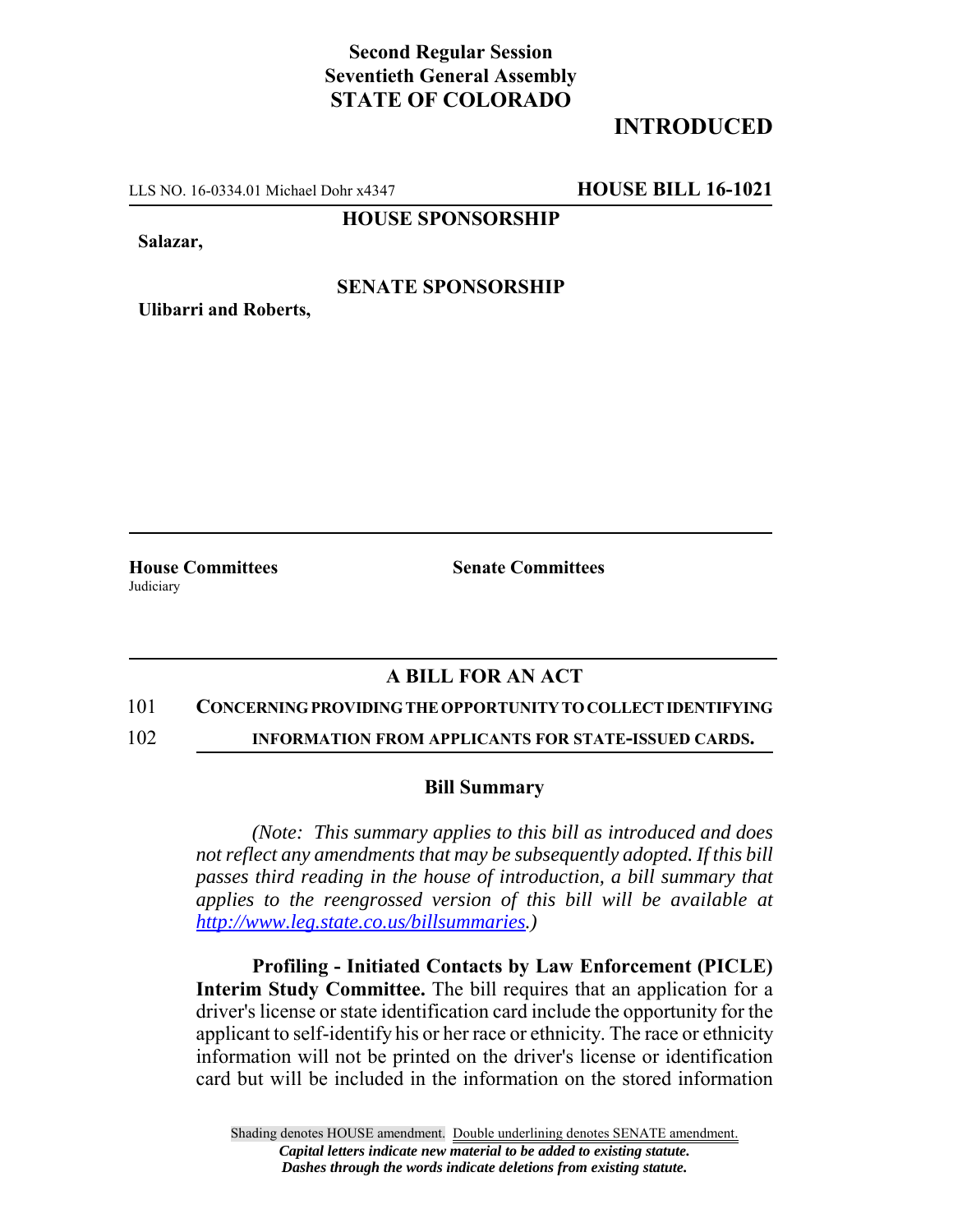magnetic strip on the card. A law enforcement officer will be able to access the information when he or she swipes the driver's license or identification card.

*Be it enacted by the General Assembly of the State of Colorado:*

 **SECTION 1.** In Colorado Revised Statutes, 42-2-107, **amend** (2) (a) as follows: **42-2-107. Application for license or instruction permit - anatomical gifts - donations to Emily Maureen Ellen Keyes organ and tissue donation awareness fund - legislative declaration - rules - repeal.** (2) (a) (I) Every application shall state the full name, date of birth, sex, and residence address of the applicant; briefly describe the applicant; be signed by the applicant with such applicant's usual signature; have affixed thereon the applicant's fingerprint; and state whether the licensee has ever been licensed as a minor driver or driver 12 and, if so, when and by what state or country and whether any such license has ever been denied, suspended, or revoked, the reasons therefor, and the date thereof. These statements shall be verified by the applicant's signature thereon.

 (II) IN ADDITION TO THE INFORMATION REQUIRED BY SUBPARAGRAPH (I) OF THIS PARAGRAPH (a), EVERY APPLICATION SHALL INCLUDE THE OPPORTUNITY FOR THE APPLICANT TO SELF-IDENTIFY HIS OR HER RACE OR ETHNICITY. THE RACE OR ETHNICITY INFORMATION THAT MAY BE IDENTIFIED ON THE APPLICATION SHALL NOT BE PRINTED ON THE DRIVER'S LICENSE BUT SHALL BE MAINTAINED IN THE STORED INFORMATION AS DEFINED BY SECTION 42-2-114 (1) (b). THAT INFORMATION MUST BE ACCESSIBLE TO A LAW ENFORCEMENT OFFICER 24 THROUGH MAGNETIC OR ELECTRONIC READERS.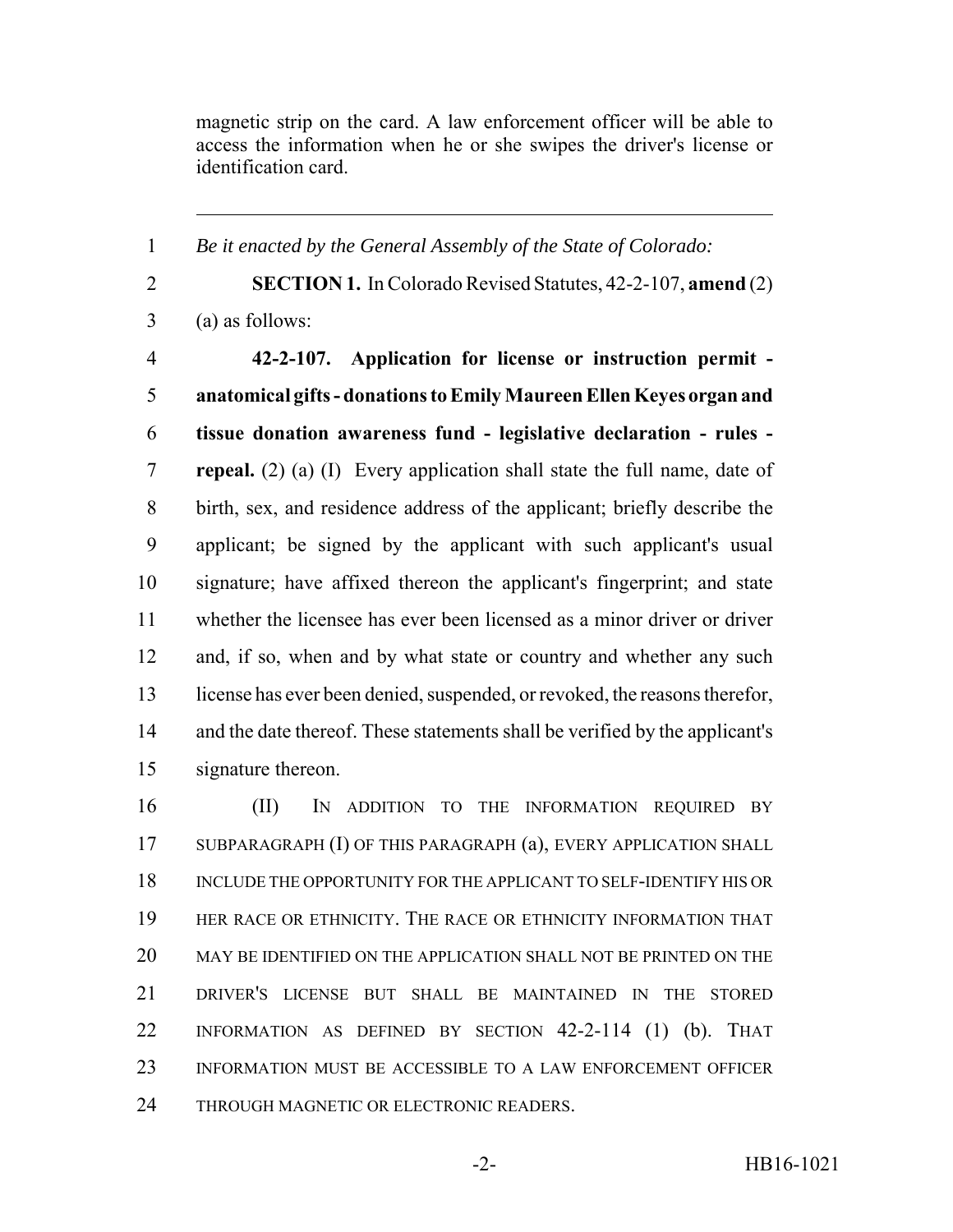**SECTION 2.** In Colorado Revised Statutes, 42-2-114, **amend** (1) 2 (b) (I) as follows:

 **42-2-114. License issued - fees - rules - repeal.** (1) (b) (I) In the event the department issues a driver's license that contains stored information, such license may include only the information that is specifically referenced in paragraph (a) of this subsection (1) and that appears in printed form on the face of the license issued by the department to the licensee AND ANY RACE OR ETHNICITY INFORMATION IDENTIFIED ON THE APPLICATION PURSUANT TO SECTION 42-2-107 (2) (a) (II); except that such stored information shall not include the licensee's social security number.

 **SECTION 3.** In Colorado Revised Statutes, 42-2-302, **add** (1) (a) (VI) as follows:

 **42-2-302. Department may or shall issue - limitations - rules.** (1) (a) (VI) EVERY APPLICATION SHALL INCLUDE THE OPPORTUNITY FOR THE APPLICANT TO SELF-IDENTIFY HIS OR HER RACE OR ETHNICITY. THE 17 RACE OR ETHNICITY INFORMATION THAT MAY BE IDENTIFIED ON THE APPLICATION SHALL NOT BE PRINTED ON THE IDENTIFICATION CARD BUT SHALL BE MAINTAINED IN THE STORED INFORMATION AS DEFINED BY SECTION 42-2-303 (1) (b) (II). THAT INFORMATION MUST BE ACCESSIBLE TO A LAW ENFORCEMENT OFFICER THROUGH MAGNETIC OR ELECTRONIC READERS.

 **SECTION 4.** In Colorado Revised Statutes, 42-2-303, **amend** (1) 24 (b) (I) as follows:

 **42-2-303. Contents of identification card.** (1) (b) (I) In the event the department issues an identification card that contains stored information, such card may include only the information that is